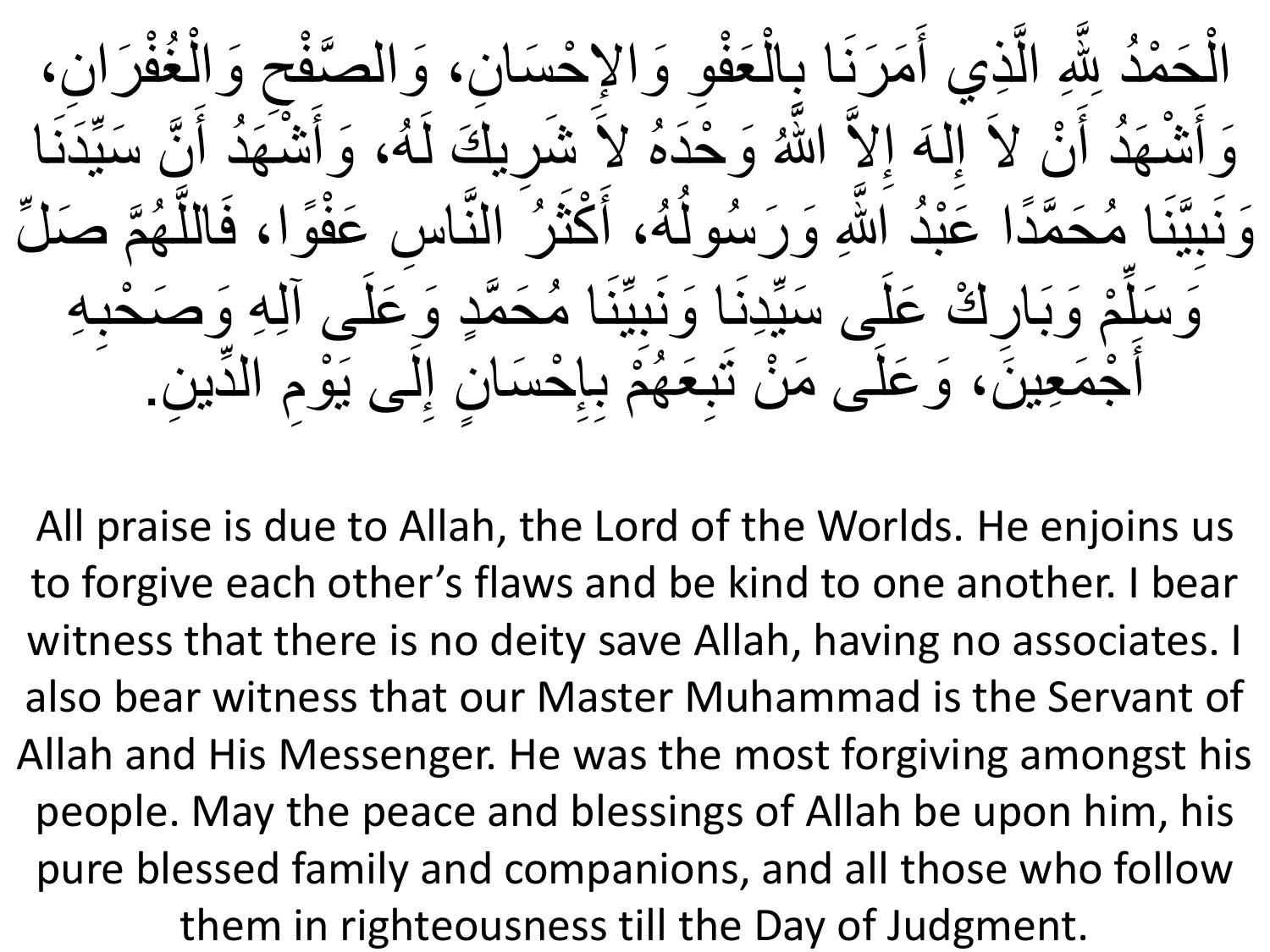- Life is full of twists, turns, opportunities, happiness, sorrow, loss, pain and suffering. You can either complain, remain resentful and become bitter, or forgive, forget, move on, be happy and leave it to Allah  $\mathcal{H}$
- Every day, week, month and year is a new beginning to be happy, start afresh and get the pleasure of Allah and the Dunya.
- So in life you can either Condemn & Blame or Forgive & Pardon وَأَنْ تَعْفُوا أَقْرَبُ لِلنَّقْوَى ر<br>— َ و<br>ا ه

## "**and to forego it is nearer to righteousness.**" (2:237)

• Forbearance and forgiving are amongst the most commendable and noble human qualities and values. Allah  $\frac{100}{100}$  commands tolerance and pardon in all stages of life.

فَاعْفُوا وَاصْفَحُوا حَتَّى يَأْتِيَ اللَّهُ بِأَمْرِه و<br>ک ه ة<br>أ ه ر<br>— **∶** َ ِ

"**so pardon and overlook until Allah delivers His command.**" (2:109) فَاعْفُ عَنْهُمْ وَاسْتَغْفِرْ لَهُمْ ر<br>په ر<br>په لَ

## "**so pardon them and ask forgiveness for them.**" (3:159)

Pardoning means to excuse others' mistakes and overlook their flaws, while forgiving is to forget what they have done and stay positive towards them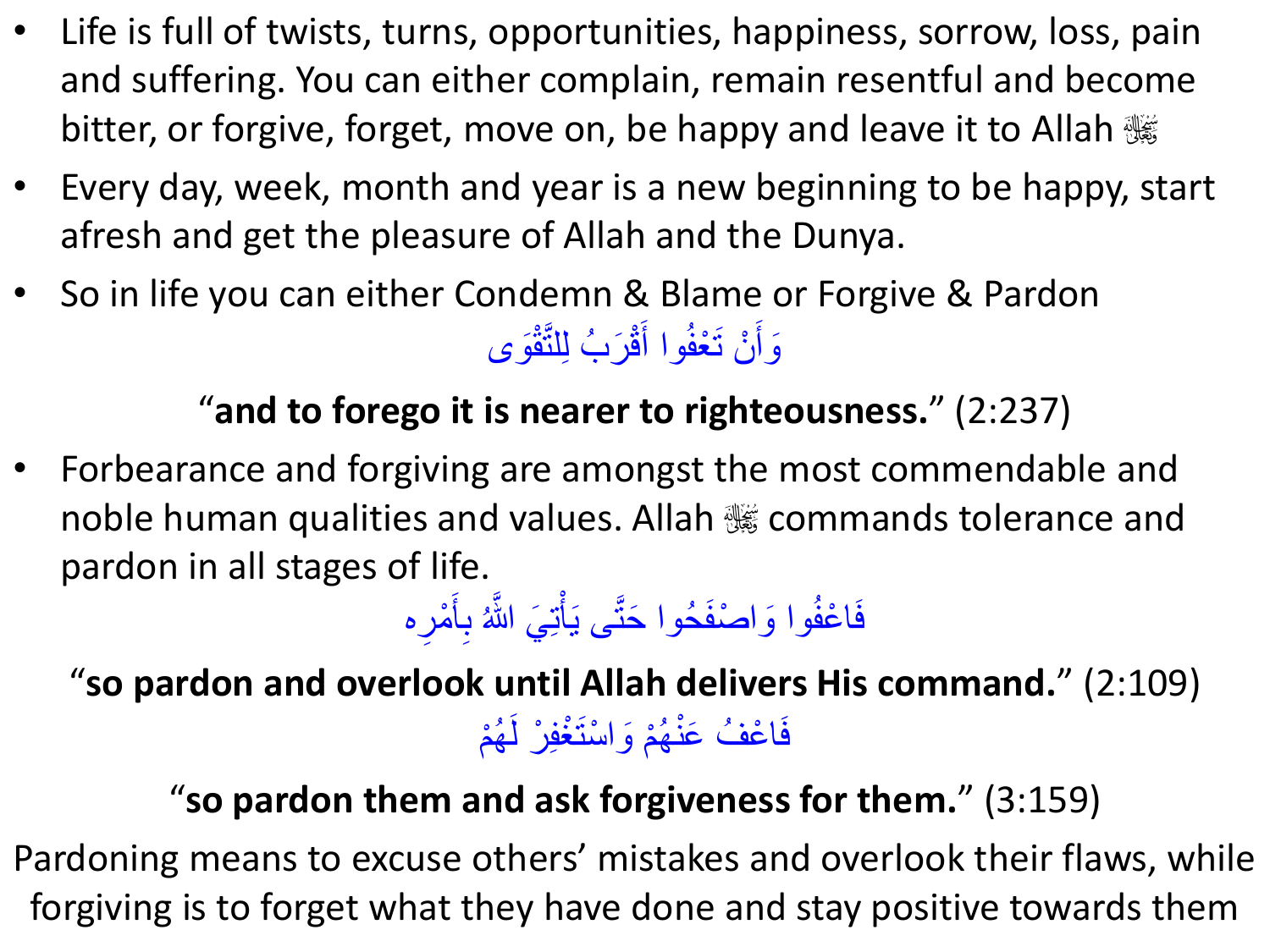• Forgiveness is truly a characteristic of the righteous with a great reward وَسَارِ عُوا إِلَى مَغْفِرَةٍ مِنْ رَبِّكُمْ وَجَنَّةٍ عَرْضُهَا السَّمَوَاتُ وَالأَرْضُ أُعِدَّتْ لِلْمُتَّقِينَ\* الَّذِينَ يُنْفِقُونَ فِي ر<br>ا ِ ه و<br>م ْ ه و<br>أ ر<br>ـ ر<br>په ه ر<br>ا ِّ کا ∙ ر دیا<br>کا و<br>معا ه السَّرَّاءِ وَالضَّرَّاءِ وَالْكَاظِمِينَ الْغَيْظَ وَالْعَافِينَ عَنِ النَّاسِ وَالثَّهُ يُحِبُّ الْمُحْسِنِينَ ر<br>م ْ **شا** و<br>س<mark>ن</mark> ه ه ْ ْ ْ ه ه

"**and hasten to forgiveness from your Lord, and a garden as wide as the heavens and earth prepared for the righteous who spend [in the cause of Allah] during ease and hardship and who restrain anger and who pardon the people - and Allah loves the doers of good.**" (3:133-134)

فَمَنْ عَفَا وَأَصْلَحَ فَأَجْرُهُ عَلَى الثَّهِ ه ر<br>پ َ َ

"**but whoever pardons and makes reconciliation - his reward is [due] from Allah.**" (42:40)

• Through forbearance, souls purify, hearts will become softer and closer, and disputes settle; whereas Satan only wants animosity and hatred مَا زَادَ اللَّهُ عَبْدًا بِعَفْوٍ إِلاَّ عِزًّا ه  $\frac{1}{2}$ متما

## **"Allah augments the honour of one who forgives." (Ibn Kathir 212:7)**

• In our daily lives, there are many instances where we need to show forbearance, the most important of which is towards the members of our family.